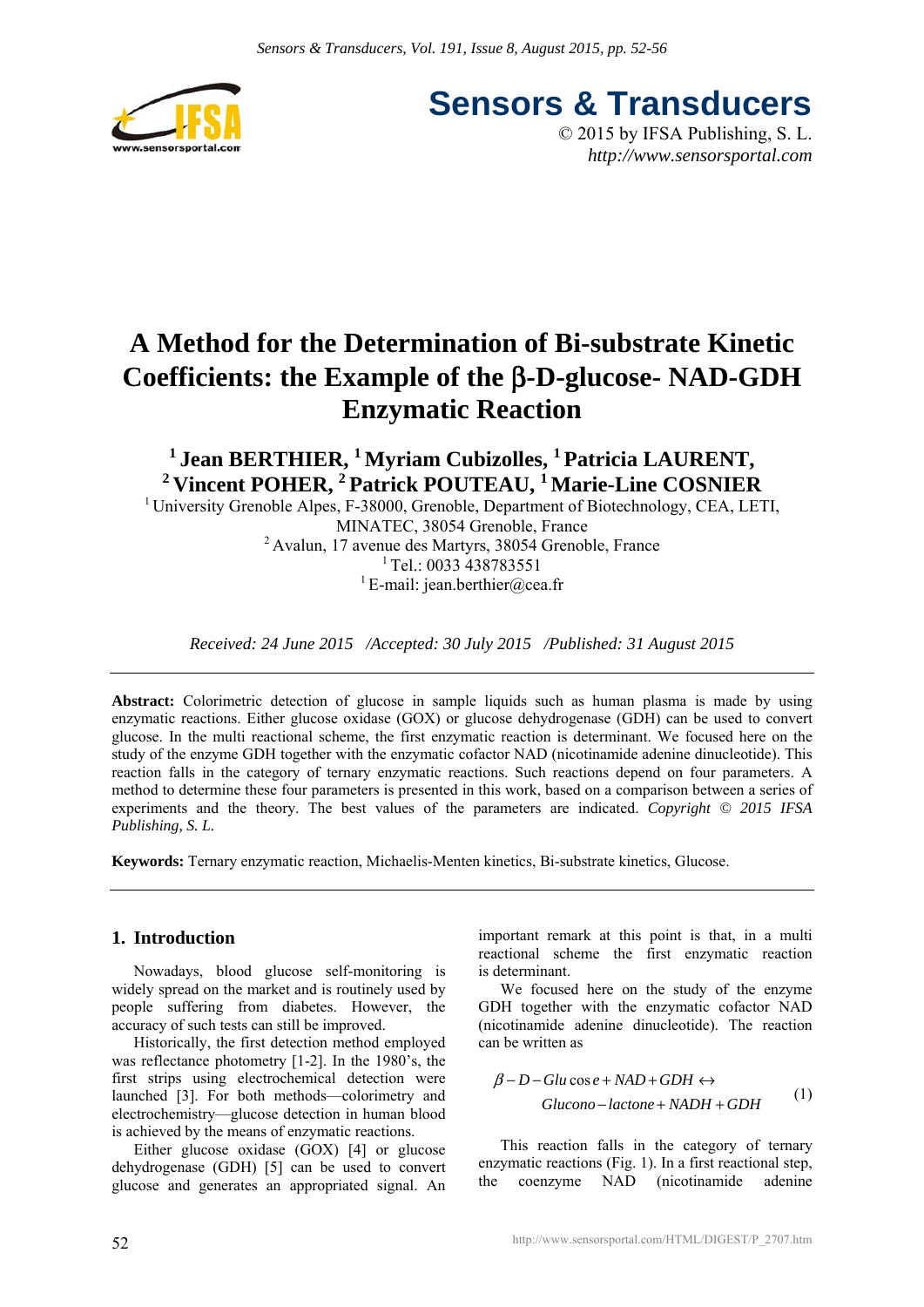dinucleotide) binds to the GDH (glutamate dehydrogenase) and in a second step, the β-glucose binds to the enzymatic complex. The reaction then occurs, and the product (glucono-lactone) is released together with the NADH (nicotinamide adenine dinucleotide dehydrogenase). The GDH is not affected by the reaction: its concentration stays constant during the reaction.



**Fig. 1.** Principle of enzymatic ternary reaction: A=β-glucose, B=NAD, P=NADH, Q= glucono-lactone.

Ternary reaction models—also called bi-substrate models, because one enzyme and one coenzyme intervene - depend on four parameters [6-9].

In order to optimize the reaction, these parameters must be determined. A method to determine these four parameters is presented in this work. The determination of the four reaction parameters stems from a comparison between a series of experiments and the theory. The best values of the parameters are indicated.

## **2. Theory**

The theory of ternary enzymatic reaction is well documented in the literature. It is derived from the Michaelis-Menten law for enzymatic reactions. The derivation of the ternary reaction velocity is not straightforward: it can be found in the book of Stan Tsai [10]. In our particular case, the reaction is ordered (not the ping-pong type of reaction) and its velocity is given by

$$
V = K_0 [E_0] ...
$$
  
\n
$$
[A][B] + [A]K_{MB} + [B]K_{MA} + K_{SA}K_{MB}
$$
 (2)

where  $[E]$  is the concentration of enzyme  $(GDH)$ , [*E0*] is the initial enzyme concentration; [*A*] is the β-D-glucose concentration, [*B*] the NAD concentration, and the coefficients *K*'s are the Michaelis-Menten constants. In  $(2)$ ,  $K_{MA}$  is the Michaelis coefficient for [*A*] when [*B*] is saturating, and  $K_{MB}$  is the Michaelis coefficient for [*B*] when [*A*] is saturating.  $K_{SA}$  is the affinity of  $[A]$  for the free enzyme (GDH).

Dividing by [*B*] the numerator and denominator of (2) yields

$$
V = \frac{K_0 [E_0]}{1 + \frac{K_{MB}}{[B]}} \frac{[A]}{[A] + \frac{K_{MA} [B] + K_{SA} K_{MB}}{[B] + K_{MB}}}
$$
(3)

In our case the NAD concentration is fixed and equal to  $[B_0] = 0.4$  mM. Relation (3) generalizes the Michaelis-Menten law: if we note

$$
V_{\max,app} = \frac{K_0 \left[ E_0 \right]}{I + \frac{K_{MB}}{\left[ B \right]}}
$$
(4)

and

$$
K_{M,app} = \frac{K_{MA}[B] + K_{SA}K_{MB}}{([B] + K_{MB})}
$$
(5)

relation (3) reduces to the Michaelis-Menten law.

For the concentration [*B*] the reaction can be simply characterized by the two Michaelis-Menten constants *Vmax* and *KM*. But the knowledge of the four ternary reaction constant bares a larger generality.

Reaction kinetics (3) is valid if both concentrations [*A*] and [*B*] are such that  $[A] \gg [E_0]$ and  $[B] \gg [E_0]$ , which is our case for reaction (1) and which has been reproduced in the experimental set-up.

### **3. Model**

Relation (3) has three unknowns *V*, [*A*] and [*B*], and four parameters  $K_0$ ,  $K_{MA}$ ,  $K_{MB}$  and  $K_{SA}$ . However, a solution for the kinetics of the product [*Q*] (glucono-lactone) can be derived, from the determination of the consumption of [*A*] (β-glucose) [11].

By definition the reaction velocity is

$$
V = \frac{d[A]}{dt} \tag{6}
$$

Using the law of mass action [6-7], we can write

$$
[B] = [B_0] - [A_0] + [A] \tag{7}
$$

Relation (3) can then be cast in the form of a differential equation in [*A*], with the initial values [*E0*], [*B0*]

$$
\frac{d[A]}{dt} = K_0 [E_0] \{[A]^2 + [A]([B_0] - [A_0])\}
$$
  
\n
$$
[A]^2 + [A]([B_0] - [A_0] + K_{MA} + K_{MB}) + K_{SA} K_{MB} + K_{MA} ([B_0] - [A_0])
$$
\n(8)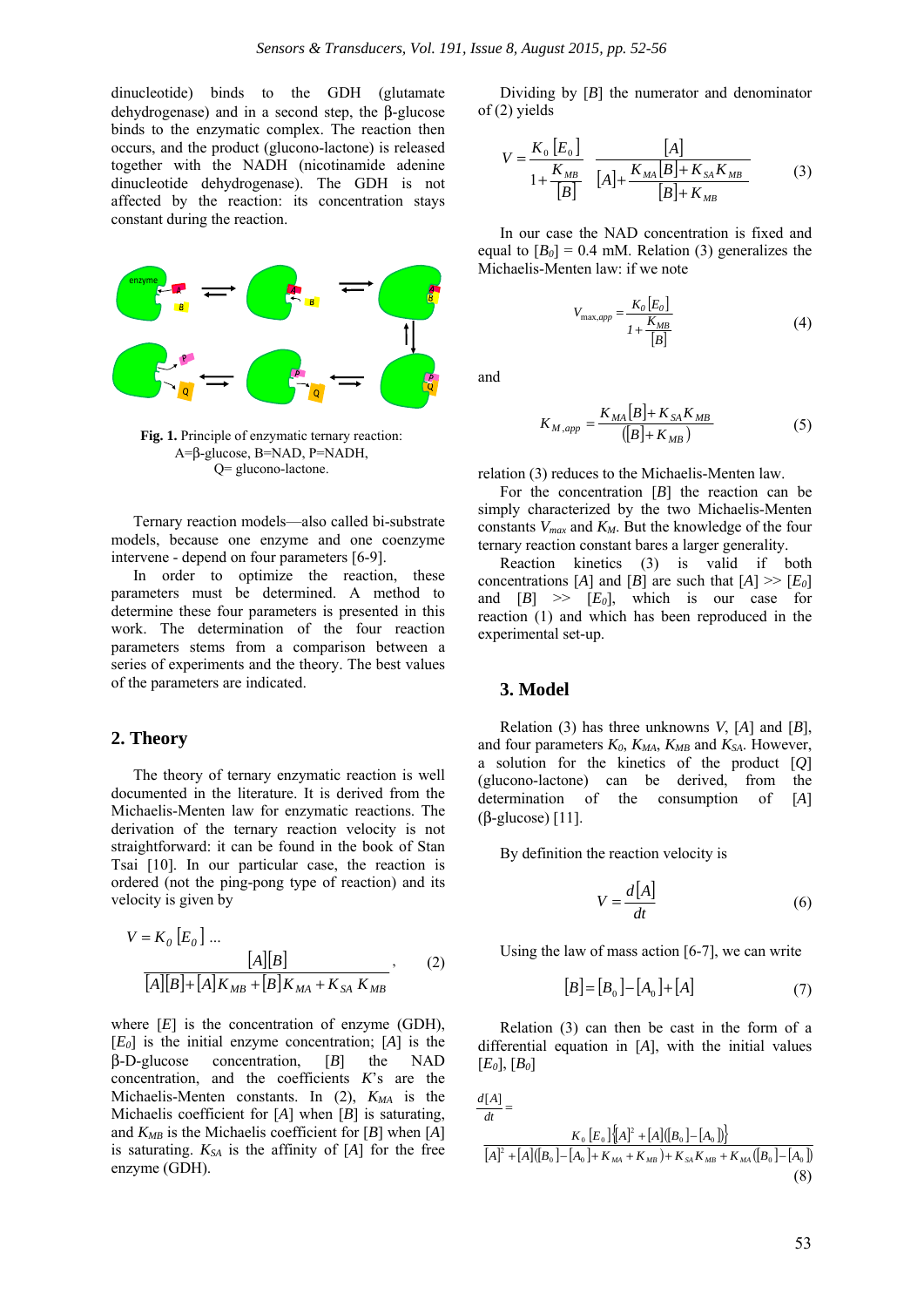Equation (8) is of the form:

$$
\frac{d[A]}{dt} = -cste \frac{P_2([A])}{Q_2([A])},\tag{9}
$$

where  $P_2$  and  $Q_2$  are two second order polynomials.

We have programmed the integration of (9) with the software MATLAB, and used a conventional Runge-Kutta approach to solve for the NAD concentration.

Finally, the product (glucono-lactone) concentration [*Q*] is given by

$$
[Q] = [A_0] - [A] \tag{10}
$$

#### **4. Experiments**

A series of six kinetics using increasing concentrations of β-D-glucose has been performed (Fig. 2). Briefly, final concentrations of β-D-glucose, ranging from 0 mM to 25 mM, were incubated together with NAD and glucose dehydrogenase (*Pseudomonas sp* from Sigma Aldrich) at final concentrations of 0.4 mM and 0.5 U/mL respectively, using a 25 mM Tris, 192 mM Glycine buffer pH 8.05 at 37 °C. For each β-D-glucose concentration, the reactions have been done in triplicates. Kinetics were obtained by following the OD (optical density) at 340 nm, corresponding to NADH spectrum.

In a Michaelis-Menten type of reaction, the reaction is characterized by the affinity of the substrate ( $\beta$ -D-glucose) for the enzyme ( $k_M$ ) and the enzyme turn over (*kcat*), which represent a global view of the reaction.



**Fig. 2.** Reaction kinetics for different concentration of β-Dglucose {2, 3, 6, 10, 15, 20 mM} in Tris/Glycine buffer.

On the basis of the Lineweaver-Burk plot (Fig. 3), the affinity of the β-D-glucose for the enzyme can be determined:  $k_M$  = 9.0 mM. In addition, the enzyme turn over has the value  $k_{cat} = 89 \text{ s}^{-1}$ .



**Fig. 3.** Lineweaver-Burke plot used for the determination of *kM* and *kcat*. The slope of the linear fit is *kM/Vmax*, and the intercept with the vertical axis is *1/Vmax*. The notation [*A*] stands for the β-D-glucose concentration.

The ratio  $k_{cat}$  /  $k_M$ , reflecting enzyme efficiency, equals to  $9.8 \times 10^3$  M<sup>-1</sup>⋅s<sup>-1</sup>. These results are in the same order of magnitude with that obtained in previous works at pH 8.0, performed on wild type and mutants of GDH isolated from *Bacillus megaterium,* known to be specific for glucose determination in body fluids [12]. In these studies,  $k_M$  values ranged from 2.7 to 55 mM and  $k_{cat}$  values are comprised between 23 and  $430 \text{ s}^{-1}$  [13-15]. Depending on the mutants, the enzyme efficiency previously reported varies from  $3.6 \times 10^3$ to  $42.8 \times 10^3$  M<sup>-1</sup>·s<sup>-1</sup>.

The results that we obtain for the enzyme efficiency using GDH from *Pseudomonas sp* compare well with the previous ones reported on the various forms of GDH from *Bacillus megaterium*.

## **5. Determination of the Reaction Parameters**

In reality, the reaction is a Michaelis-Menten ternary reaction. In order to characterize the reaction in details, we follow a double reciprocal plot approach. The velocities *V* are calculated from the kinetic curves of Fig. 2. In a {*1/[A], 1/V*} coordinates plot, the experimental data points are satisfactorily aligned (Fig. 4).

The four bi-substrate Michaelis-Menten parameters  $(K_0, K_{MA}, K_{MB}$  and  $K_{SA}$ ) can be determined by comparison with experimental results.

A linear fit with the experimental results produces the values of the four reaction constants (Fig. 5). The fitted values of the four bi-substrate reaction constants are:  $K_0=1.10^5 \text{ s}^{-1}$ ,  $K_{MA}$ =1 mM,  $K_{MB}$  = 2.9 mM,  $K_{SA}$ =12 mM.

Reporting these values in (4) and (5), with  $[B]=0.4$  mM, we find  $K_{M,app}$  = 10.7 mM, and  $V_{max,app}$  = 0.003 mM/s, and  $k_{cat,app} = V_{max,app}/[E_0] = 222 \text{ s}^{-1}$ . The values of apparent  $K_M$  and  $k_{cat}$  deduced from the ternary model are in the same range as the corresponding experimental Michaelis-Menten kinetic constants.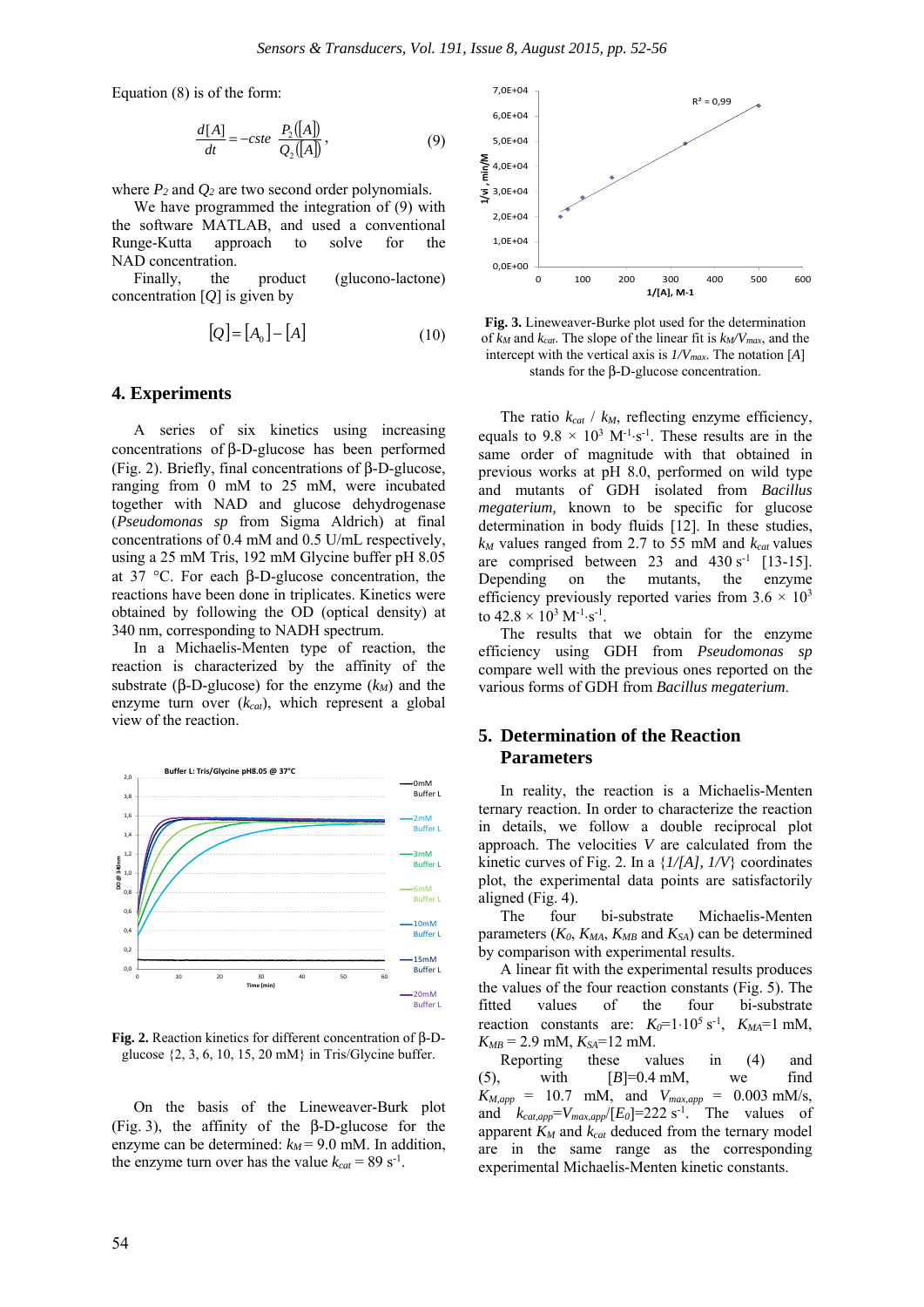

**Fig. 4.** Representation of the experimental velocities in a Lineweaver-Burke diagram.



**Fig. 5.** Fit of the theoretical model on the experimental results in the double Lineweaver-Burke diagram.

Reversing the approach, and reporting the fitted parameters in relation (3), we obtain a very satisfactory comparison of the kinetics between experiments and model (Fig. 6), confirming the approach.



**Fig. 6.** Kinetics comparison between model and experiments: continuous lines correspond to the experimental measures and the dots to the model.

## **6. Colorimetric Detection**

In fact, reaction  $(1)$  is the first step of a two stages reaction process. The second enzymatic reaction uses a tetrazolium salt and creates a colored product (formazan). This reaction can be symbolically written as

$$
NADH + MTT + Diaphorase
$$
  
\n
$$
\rightarrow NAD + Formazan + Diaphorase
$$
\n(11)

The reaction uses another enzyme called diaphorase together with a yellow colored salt (MTT). In general the dye needs to fulfill several characteristics. First of all, it has to be reduced by NADH, in order to regenerate the NAD. Secondly, its reduced form should present some optical properties compatible with the biological sample which is subjected to the detection test. Typically, if one wants to perform a colorimetric detection using whole blood, the absorption properties of the dye to be used should be very different from that of hemoglobin, i.e. above 600 nm. The tetrazolium salt MTT and its reduced form MTT-formazan [16] satisfy those two characteristics. The formazan produced by the reaction has a strong violet color indicating that the reactions have taken place.

The second enzymatic reaction has a very rapid kinetics. The whole process is then limited by the first reaction. Interestingly, the NAD is restored by the second reaction. Hence, one can consider that the set of the two reactions is performed with a nearly constant NAD concentration. Remembering that in relation (3)  $[B]$  is the NAD concentration, a constant NAD concentration results in a Michaelis-Menten kinetics defined by

$$
\frac{d[F]}{dt} = V = \frac{K[E_0][A]}{[A]+K_M} = \frac{V_0[A]}{[A]+K_M},
$$
(12)

where [*F*] denotes the formazan concentration and

$$
V_0 = \frac{K_0 [E_0]}{I + \frac{K_{MB}}{[B]}} = \frac{K_0 [E_0]}{I + \frac{K_{MB}}{[NAD]}}
$$
(13)

and

$$
k_M = \frac{K_{MA}[B] + K_{SA}K_{MB}}{[B] + K_{MB}}
$$
  
= 
$$
\frac{K_{MA}[NAD] + K_{SA}K_{MB}}{[NAD] + K_{MB}}
$$
 (14)

Using the data found in the preceding section for the different constants, we end up with the value  $k_M \sim 11$  mM.

Fig. 7 shows the characteristic Michaelian reactions for five different typical concentrations of β-D-glucose. As expected, the asymptote of the signal occurs later for higher concentrations.